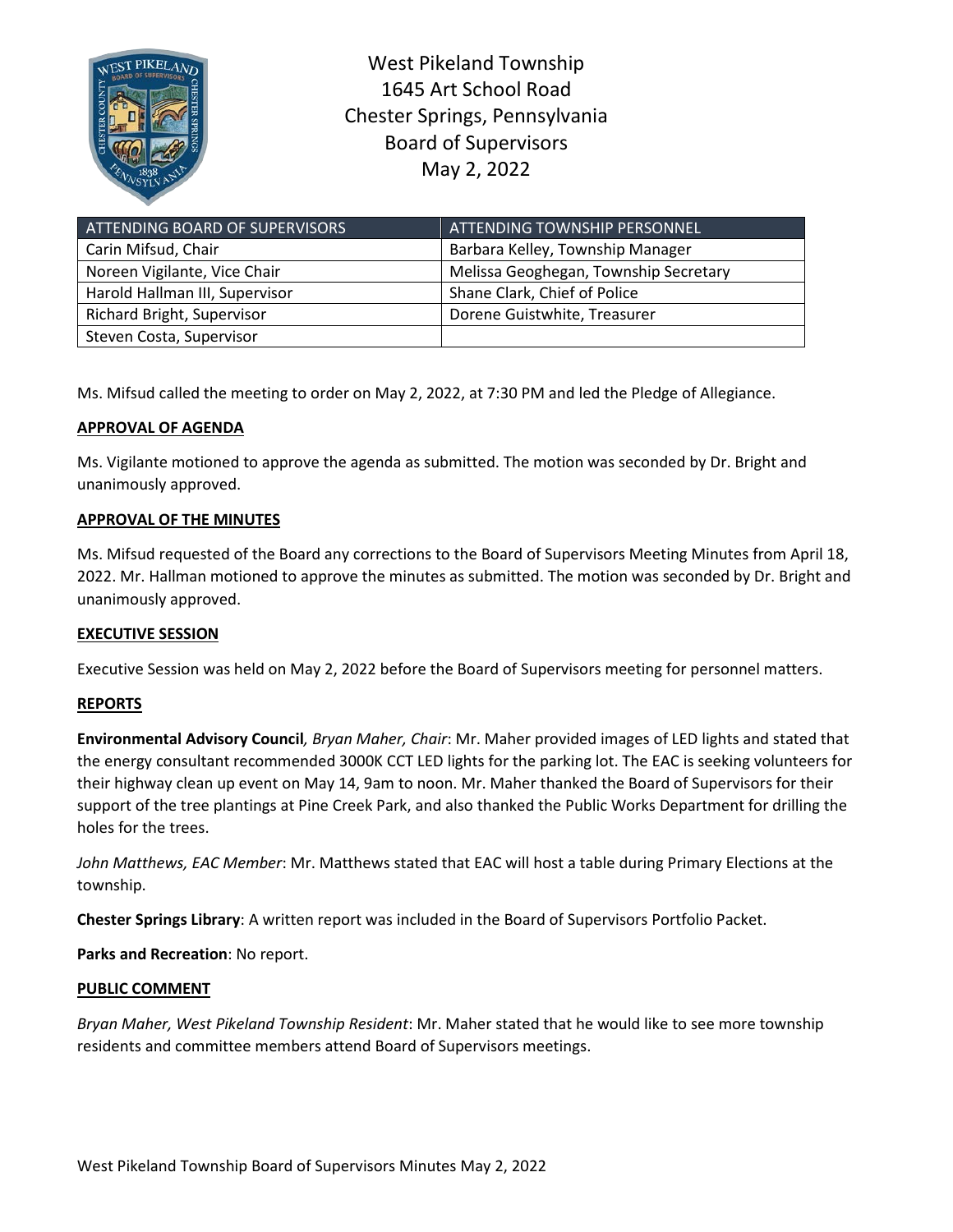### **UNFINISHED BUSINESS**

**Township Storage Facility**: Tabled to Workshop Session held as last agenda item.

**Insurance Payment for Palmer Horse Barn**: Township Manager Barbara Kelley stated that the insurance company requests a letter of commitment to build the storage facility from the township.

**ADA Compliant Sidewalk**: The Board of Supervisors was presented with revised plans from the Township Engineer. Dr. Bright motioned to go out to bid based on revised plans for the sidewalk. The motion was seconded by Mr. Hallman and unanimously approved.

**Building Repairs**: Tiles will be purchased to repair missing tiles and baseboard in lobby restroom. Joseph Barbato Associates is working on as builts for the glass wall replacement.

### **NEW BUSINESS**

**Roads:** Mr. Costa motioned to approve going out to bid for the 2022 West Pikeland Paving Program – E. B. Walsh Associates, Inc., Recommendation Bid Package #1 for the following roads: Meredith Lane, Tullamore Circle, Horseshoe Trail (Highview Road to Messner Road), Horseshoe Trail (Messner Road to Dewees Lane), Eagle Farms Road (Byers Road to Township Line), and Oak Hill Road. The motion was seconded by Dr. Bright and unanimously approved.

**Planning Commission Annual Report:** Mr. Hallman motioned to accept the Planning Commission Annual Report. The motion was seconded by Mr. Costa and unanimously approved.

**Purchasing Policy:** Tabled.

**Anselma Crossing Land Development Extension Request:** Mr. Hallman motioned to accept the Anselma Crossing Lane Development letter requesting an extension until July 1, 2023. The motion was seconded by Mr. Costa and unanimously approved.

**Seasonal Part Time Help**: Mr. Costa motioned to approve the advertising of a Seasonal Public Works and Administrative Office Intern. The motion was seconded by Ms. Vigilante and unanimously approved.

**Holiday Stroll 2022**: Historic Yellow Springs will be hosting the Holiday Stroll on December 9, 2022. The Board directed the Township Secretary to research tree pricing.

#### **ANNOUNCEMENTS**

The next Board of Supervisors meetings are scheduled for Monday, May 16, 2022, at 7:30 PM and Monday, June 6, 2022, at 7:30 PM.

# **WORK SESSION FOR TOWNSHIP STORAGE FACILITY**

Ms. Kelley stated that the insurance company requires a signed document stating township commitment to building the storage facility, as well as a proposed timeline for site work and construction. She further stated that the insurance company agrees to work with the township on a two year timeline for building the storage facility. The insurance company will pay for engineer and architect fees associated with the facility.